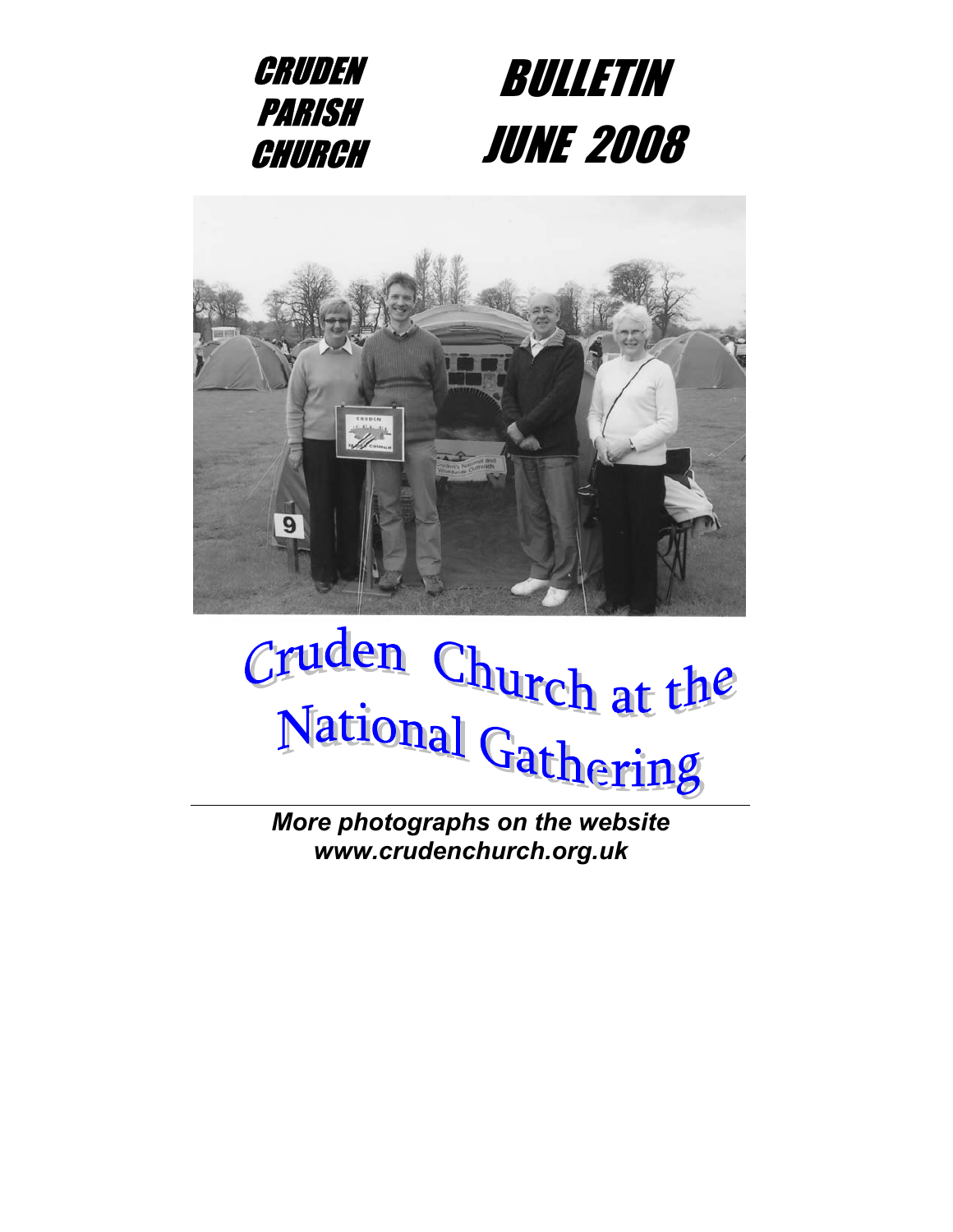Extracts from a letter sent from our Missionary Partners to our Missionary Correspondent, Betty May

PO. Box 718 Mzuzu Malawi Tel +265 (0) 310014 Email gaston@ malawi.net

5th May 2008

Dear Betty,

I have suddenly realised that this might be the last letter I write to you from Mzuzu. Although there is still eight weeks to go there feels like so much to do and so little time, and unfortunately letter writing is likely to be one of the jobs that gets put to the bottom of the list!

Four weeks ago after a very pleasant barbecue with friends during my sister's visit, we received the news that Andy's Mum had died quite suddenly. Being a Sunday and late in the day it was very difficult to get any information and arrange a flight back to the UK, especially when we also had no phone line. Fortunately by leaving Mzuzu at the crack of dawn the next day, Andy reached Lilongwe in time to secure a seat on a Kenya Airways flight and made it back to Belfast in time for the funeral on the Wednesday. After a brief time with his Father and the rest of the family, he flew back into Lilongwe on the Friday of the same week - exhausted.

We had a lovely time with my sister Ros and niece Naomi, spending a few days in Mzuzu to show them life here, where we used to live at Ekwendeni on the Mission Station and then trips out to see some of the work that LISAP is involved in. Although the time was tinged with sadness we all felt it was important to continue with arrangements we had made for Ros and Naomi's visit and Andy managed to return for a days or two's rest and relaxation with all of us before Ros and Naomi flew back home.

The rain has been good this year and we hear through friends working in the agricultural field that the government's subsidised fertiliser scheme plus good rain should mean another bumper harvest within the next month or so. We really hope that this will be the case.

Since February, Andy has been busy with the recruitment process for a new director of LISAP. It has taken time to get the position advertised, candidates short listed and the interviews completed, but we are delighted to say that Lilian Chirwa has accepted the offer and will take over the position in the middle of May. It is good that there will be at least a month when Andy and Lilian can work together before we leave Malawi on the 29 June.

Our plans for returning to the UK are still a little vague at present. We do not know where we will be based over the summer months, but hopefully things will begin to fall into place over the next couple of months. Andy will be on deputation around Scotland in September and so hopefully will have an opportunity to catch up with many folks then.

We trust all is well with you. With love and best wishes,

#### Andy Fliss Katy & Daniel Gaston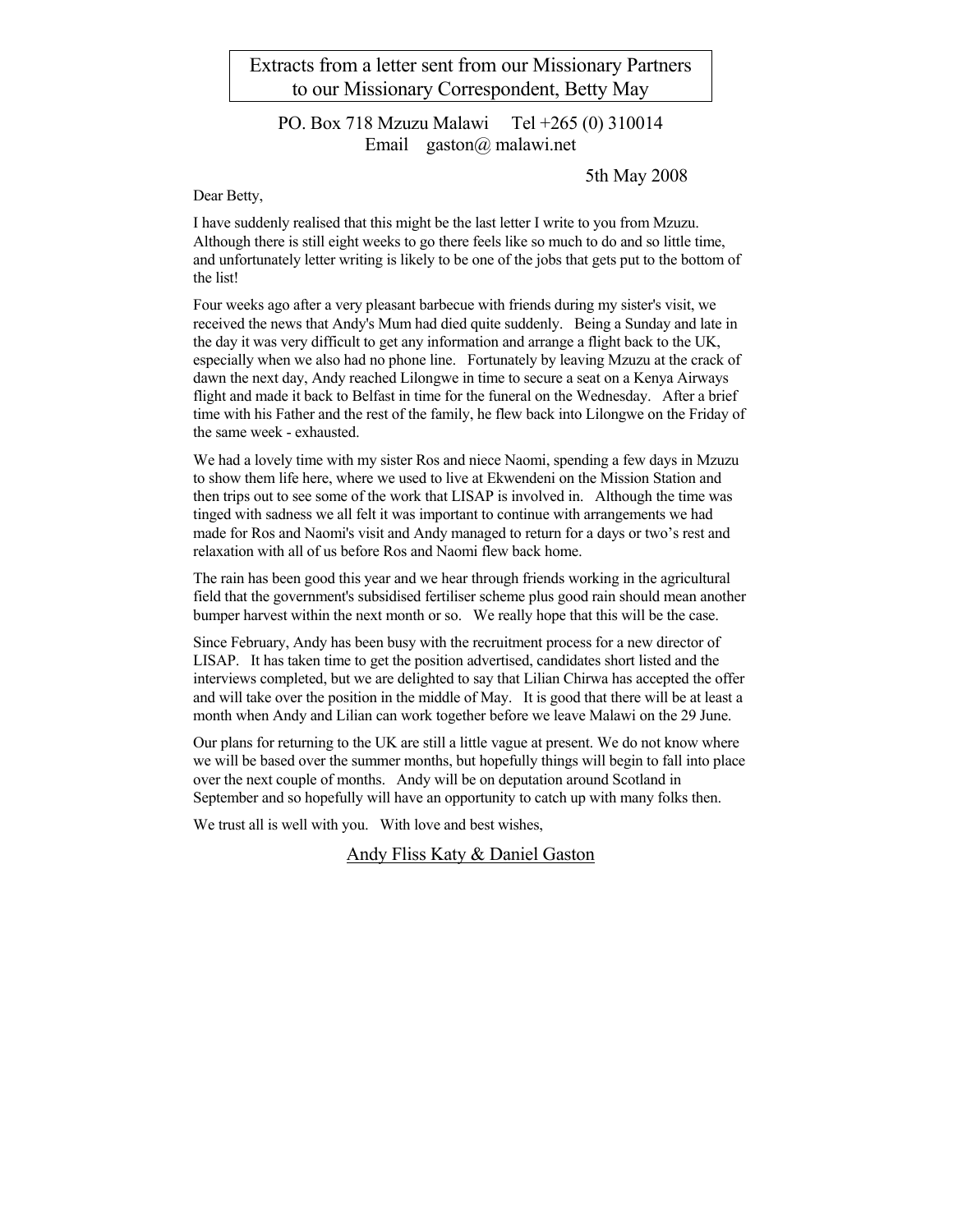# **PARISH REGISTER**

\*denotes member

#### **DEATH**

Mr Andrew Paterson, 8 Bridgend Crescent, Hatton. \*Mrs June Deacon, 24 Hatton Farm Gardens, Hatton

# Each one of us has received a special gift. How are you called to use yours?

If you are not sure where to begin on this journey of discernment, perhaps we can help you start! The **ENQUIRERS' CONFERENCE** is the place to be if you want to explore some of the ways in which you might offer service to God today through the Kirk. It may be that you are sensing God's call on your life in a new way, but are not yet sure what that might mean - if so, this is one way in which you can test it out a bit further.

Some people come to the Enquirers' Conference already thinking about, for example, training as a Reader, or as an ordained Minister. Others want to find out more about serving the Church overseas, or working in social care through Crossreach. It may be that you are looking for ways in which you might be better equipped for what you do in your local church - all of these and many more issues are covered in this 24- hour event.

It is, important to emphasise in relation to this event, that attendance at the Enquirers' Conference is now the first step which any applicant must take in respect of assessment as potential candidates for Ministry of Word and Sacrament, Diaconal Ministry or the Readership.

Overnight accommodation and meals are provided on campus for the minimal cost of a £20.00 booking fee.

> Friday 20 - Saturday 21 June 2008. West Park Conference Centre, Dundee

For further information or to register your interest please contact Margaret Johnston at the Church of Scotland offices,

tel: 0131 - 225 5722, or [e-mail: mjohnston@cofscotland.org.uk](mailto:mjohnston@cofscotland.org.uk)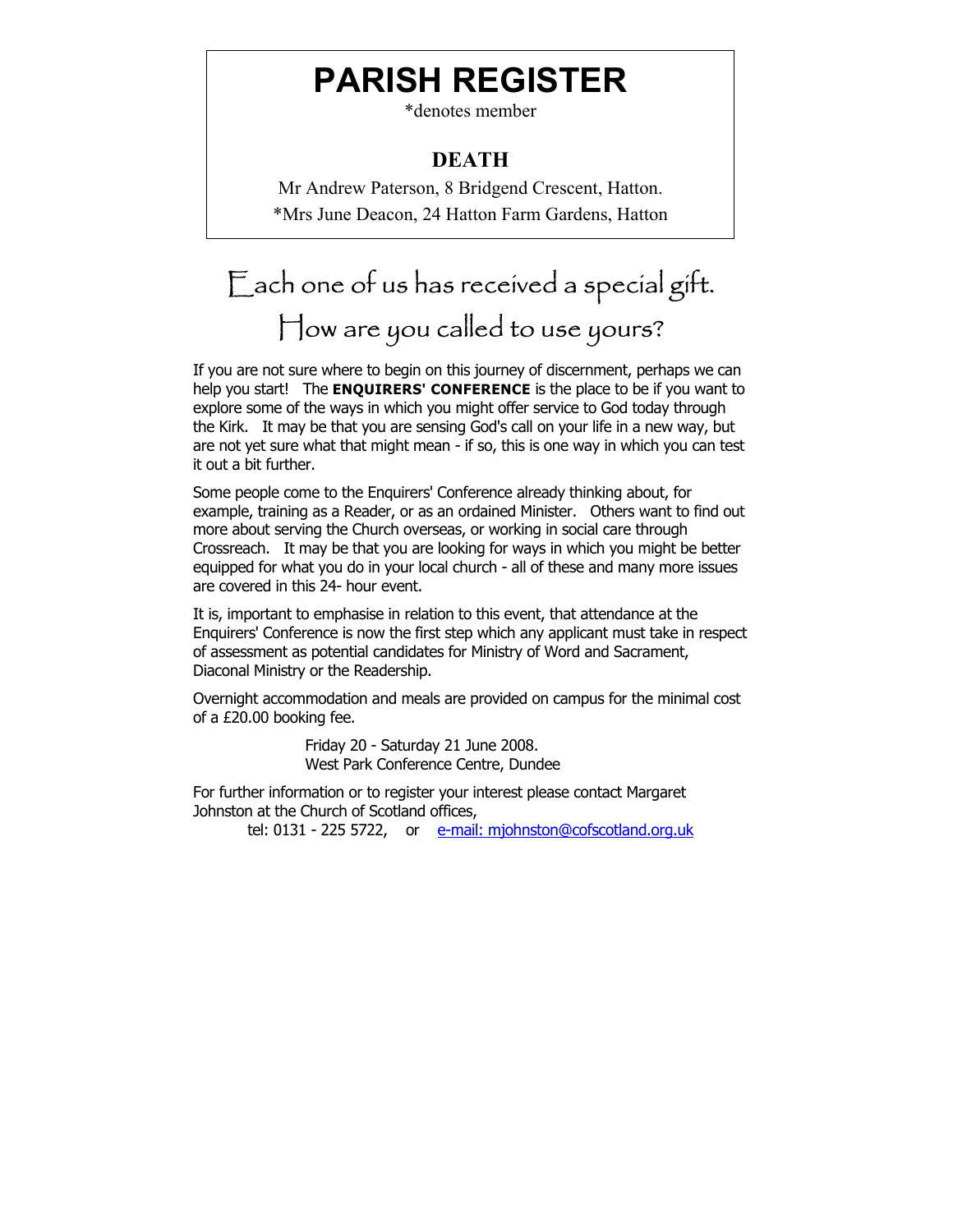## **SUNDAY DUTIES OLD CHURCH 10 am**

| Date      | Door                                  | <b>Flowers</b>           | <b>Teas</b>                                      | Creche/<br><b>Children</b>                                                                       |
|-----------|---------------------------------------|--------------------------|--------------------------------------------------|--------------------------------------------------------------------------------------------------|
| 1 June    | Mary McNaughtan<br>Robert Esson       | Mary Esson               | <b>Beatrice Fawkes</b><br>Doreen Buchan          | Holiday                                                                                          |
| 8 June    | Mary McNaughtan<br>Robert Esson       | Fiona Stephen            | <b>Betty Forrester</b><br><b>Elizabeth Bruce</b> | Karla Buswell<br>Marie Forsyth<br><b>Brenda Cadger</b><br>Joyce Fowlie<br>Charlotte Lamb         |
| 15 June   | <b>Beatrice Fawkes</b><br>Helen Smith | Margaret Cruickshank     | Margaret Jamieson<br>Mary Bratton                | Katherine Hyman<br>Maureen Reid<br>Mary Bratton<br>S or C Skinner<br>Charlotte Lamb              |
| 22 June   | <b>Beatrice Fawkes</b><br>Helen Smith | <b>Wallace Donaldson</b> | Jessie MacDonald<br>Anne Cadey                   | Karla Buswell<br>Marie Forsyth<br><b>Brenda Cadger</b><br><b>Sharon Rennie</b><br>Charlotte Lamb |
| 29 June   | Irene Will<br>Muriel Cantlay          | Jean Beedie              | Mary Esson<br>Elma Cumming                       | Katherine Hyman<br>Maureen Reid<br><b>Beatrice Fawkes</b><br>S or C Skinner<br>Charlotte Lamb    |
| 6 July    | Irene Will<br>Muriel Cantlay          | Wedding                  | <b>Betty Morris</b><br>Alison Neilson            | <b>SCHOOL</b><br><b>HOLIDAYS</b>                                                                 |
| 13 July   | Mary Bratton<br>John Lamb             | Rosemary Pittendrigh     | Liz Carnie<br>Doreen Buchan                      | <b>SCHOOL</b><br><b>HOLIDAYS</b>                                                                 |
| 20 July   | Mary Bratton<br>John Lamb             | Jean Beedie              | <b>Sharon Rennie</b><br>Marilyn Samways          | <b>SCHOOL</b><br><b>HOLIDAYS</b>                                                                 |
| 27 July   | Kathleen Craig<br>Liz Carnie          | Mary Esson               | Mary Coutts<br>Margaret Adams                    | <b>SCHOOL</b><br><b>HOLIDAYS</b>                                                                 |
| 3 August  | Kathleen Craig<br>Liz Carnie          | Iris Durno               | Norma Forman<br>Iris Durno                       | <b>SCHOOL</b><br><b>HOLIDAYS</b>                                                                 |
| 10 August | Jack Young<br>Isobel Young            | Elizabeth Bruce          | Kathleen Craig<br>Lewis McKechnie                | <b>SCHOOL</b><br><b>HOLIDAYS</b>                                                                 |
| 17 August | Jack Young<br>Isobel Young            | <b>Beatrice Fawkes</b>   | Dorothy Cruickshank<br><b>Elizabeth Bruce</b>    |                                                                                                  |
| 24 August | Shonah Taylor<br>Lewis McKechnie      | Pat Donaldson            | Mary Esson<br><b>Beatrice Fawke</b>              |                                                                                                  |
| 31 August | Shonah Taylor<br>Lewis McKechnie      | Mary Coutts              | <b>Betty Forrester</b><br>Mary Bratton           |                                                                                                  |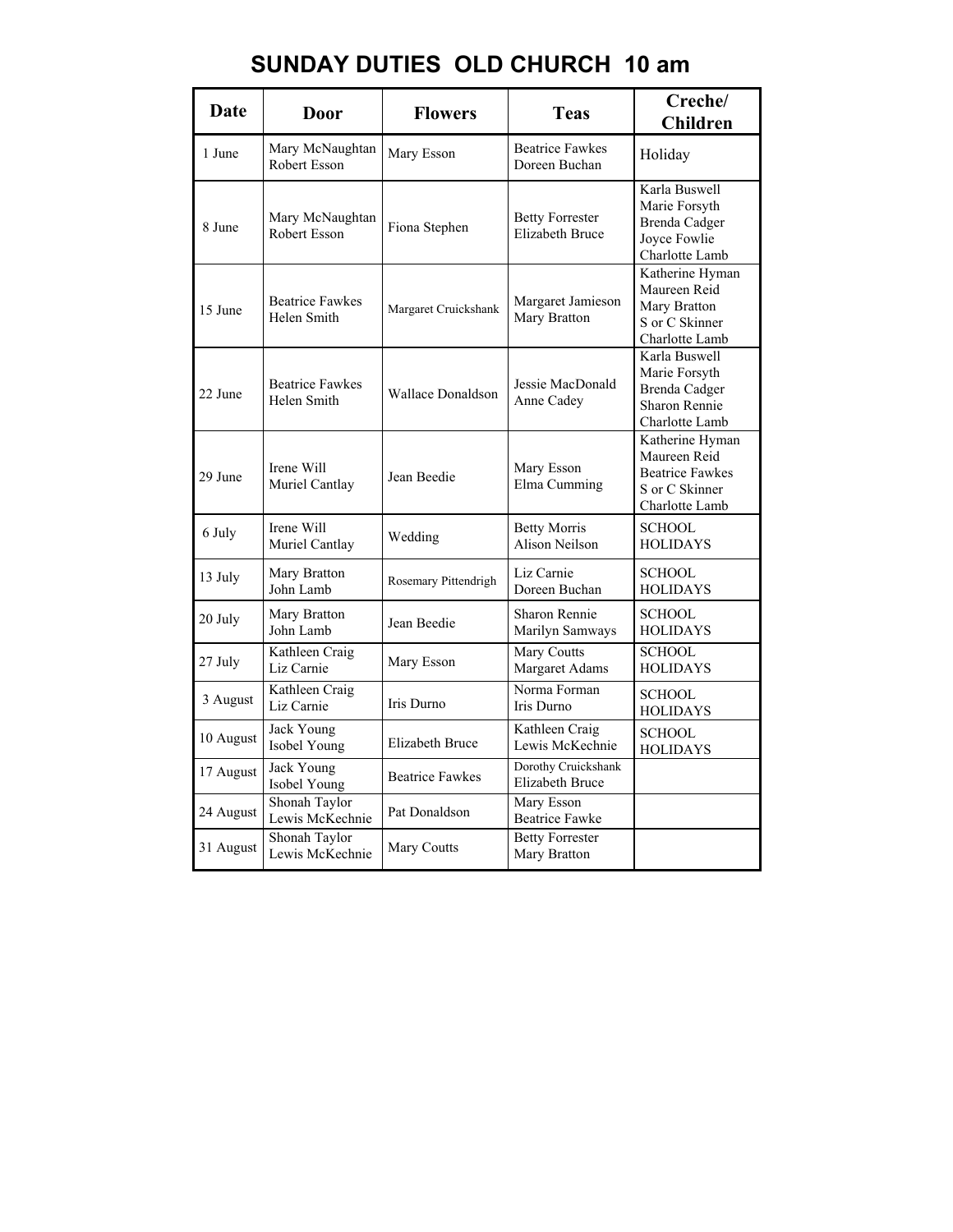

#### Dear Friends

#### **National Gathering**

The National Gathering on the first weekend in May will be long remembered by those from Cruden Church who were there. The weather remained kind – dry if windy – and more than twenty members from the congregation visited on the Saturday. Opportunity was taken to visit many tents to find out about the stories other congregations were wanting to tell about their life and witness. The displays we used to tell our story will be available over the summer in the Old Church to look at.

It was good to see Cruden Church involved for once in a national event organised by the Church of Scotland enabling us to come into contact with fellow Christians from all over the country. A number of the people visiting our tent spoke of their connection with the parish and we werealso visited by two Malawians.

I cannot express enough my appreciation of the hard work put in by our steering committee, Karla Buswell, Beatrice Fawkes, Katharine Hyman, John Lamb and Wilma Moir and the help given them by Jim MacDonald, Alison Warrander and also Mary Coutts and her card making group. In particular we were indebted to Beatrice, Wilma and John for staffing the tent and to Katherine for organising the bus.

#### **Session Clerk**

More will be said in our next Bulletin about our retiring Session Clerk, Sandy Beedie, but for now let me say that it will be a daunting task to follow in the footsteps of somehow who has given such wonderful service to the church. The Session are fortunate that they have someone suitable in the person of Robert Esson and I am delighted to welcome him to his new responsibility

Your friend and minister

Rodge Neilson

THE NEXT ISSUE OF THE BULLETIN WILL COME OUT ON **31 AUGUST**. Copy for inclusion to be handed in by 11 August.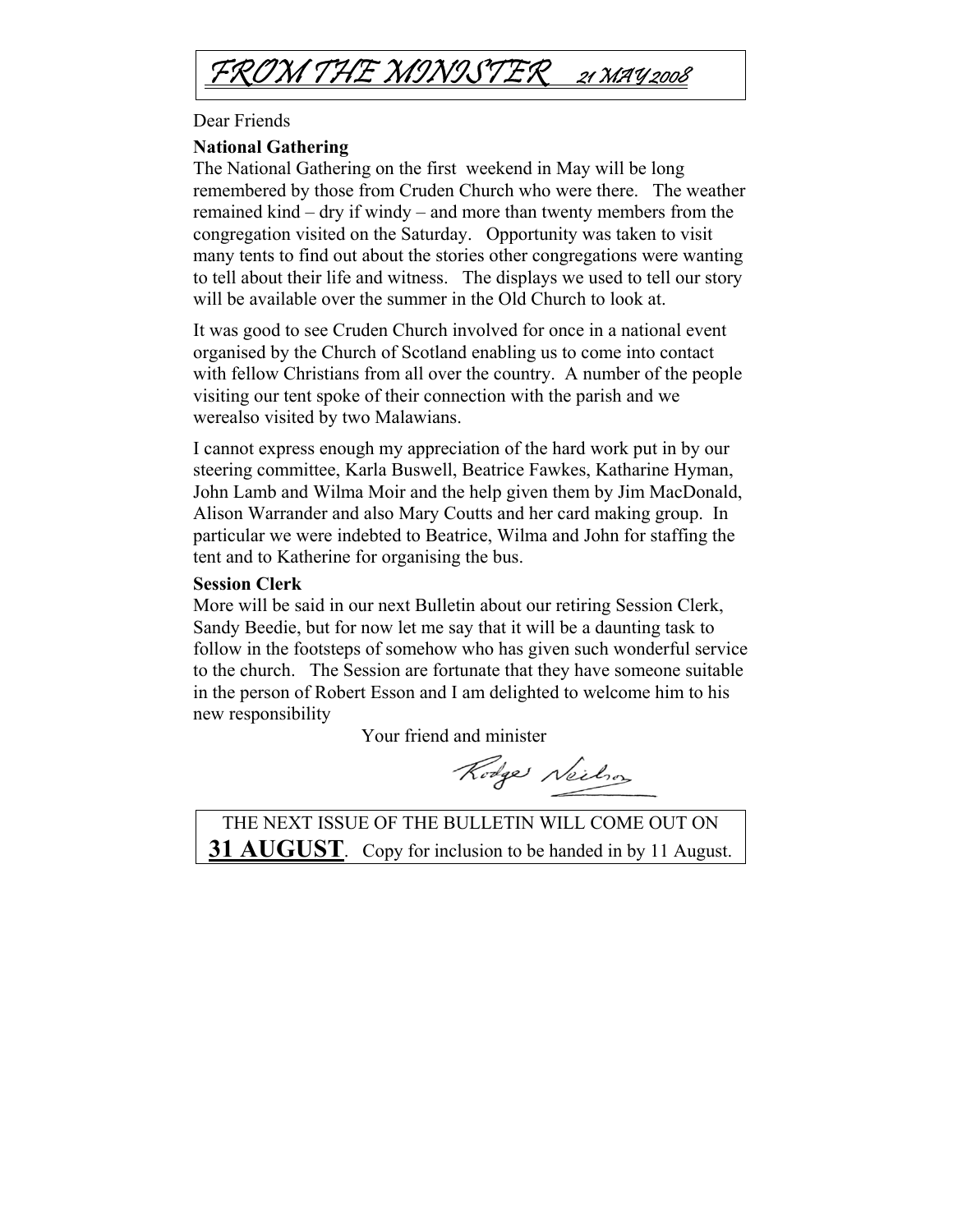## LIFE & WORK

#### THE MAGAZINE OF THE CHURCH OF SCOTLAND - JUNE ISSUE



#### **Interview with the First Minister**

Alex Salmond MSP speaks of the Kirk's influence on his upbringing, and his support for faith communities in modern Scotland.

#### **Forces For Good**

The work of the Kirk's chaplains to the Armed Forces.

**General Assembly 2008**  Four pages of reports to the General Assembly.

**Pauline Pilgrimage**  Ian Bradley visits Damascus.

#### **West Bank Witness**

Jackie Macadam meets a retired minister who is off to the Middle East with the Ecumenical Accompaniment Programme in Palestine and Israel.

#### **From Glasgow to South India**

The work of PICT, a charity founded by members of a Glasgow congregatios, which provides health and education services to low-income families in India.

#### **Natural Justice?**

Jock Stein highlights the erosion of moral law in favour of 'rights'.

#### **Music Across Frontiers**

Douglas Galbraith reflects on the ecumenical nature of church music.

#### **Brain Teaser**

Alan Taylor meets neuro-scientist Susan Greenfield.

**Plus –** our presbyteries focuses on Perth, the series on Scottish cathedrals visits Dunkeld, all the regular columnists, letters, book reviews, news and crosswords

 $\frac{1}{2} \frac{1}{\sqrt{2}} \frac{1}{\sqrt{2}} \frac{1}{\sqrt{2}} \frac{1}{\sqrt{2}} \frac{1}{\sqrt{2}} \frac{1}{\sqrt{2}} \frac{1}{\sqrt{2}} \frac{1}{\sqrt{2}} \frac{1}{\sqrt{2}} \frac{1}{\sqrt{2}} \frac{1}{\sqrt{2}} \frac{1}{\sqrt{2}} \frac{1}{\sqrt{2}} \frac{1}{\sqrt{2}} \frac{1}{\sqrt{2}} \frac{1}{\sqrt{2}} \frac{1}{\sqrt{2}} \frac{1}{\sqrt{2}} \frac{1}{\sqrt{2}} \frac{1}{\sqrt{2}} \frac{1}{\sqrt{2}} \frac{$ 

The hymns sung during the summer will be from Combined Mission Praise. Tea and Coffee served after all summer services.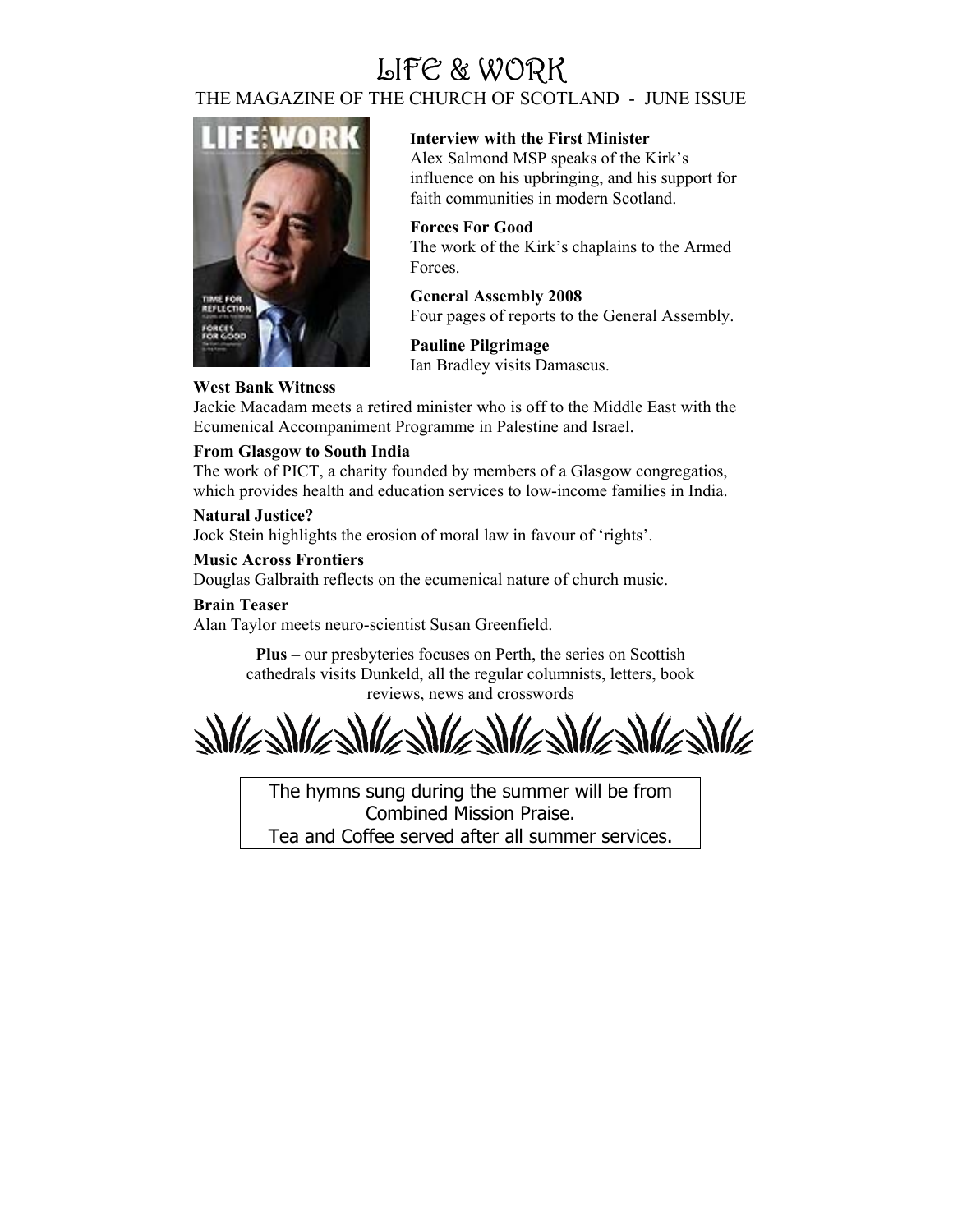## **MAY CHURCH WALK - Forvie Sands**

Seven of us started the walk from the car park at Newburgh to the Forvie Centre at Collieston. Though there was a slight chill in the wind, it was a very refreshing, sunny afternoon.

We had a stop for lunch at the Forvie Kirk where Bessie Sandison caught up with us, she had decided to walk at her own pace and after lunch opted to return to the car park rather than continue the walk to the Centre.

We continued our walk along the coastline and when we reached Hackley Bay, nearly all of us went down to walk along the beach. I own up to being the only one to walk along the top rather than face the climb back up from the beach!! From the Bay we walked back to the Centre.



All in all. it was a very bracing walk and as usual nature provided us with a show of some wild plants and a variety of interesting birds to watch.



More photos of the walk can be found on our church website [www.crudenc](http://www.cruden/)hurch.org.uk

The next walk is on Saturday 14th June when we will be going up Deeside to Loch Muick where there are a choice of walks. We shall leave Hatton Hall Car Park at 8 am for an early start as we have some distance to go.

*Jenny McGarrol* 

### **CONGREGATIONAL WALKS THROUGH THE SUMMER**

Saturday 12 July Fochabers to Spey Bay 8 am, Hatton Hall

|        | Fri-Sun 15-17 August | Badaguish Outdoor |
|--------|----------------------|-------------------|
| Centre |                      |                   |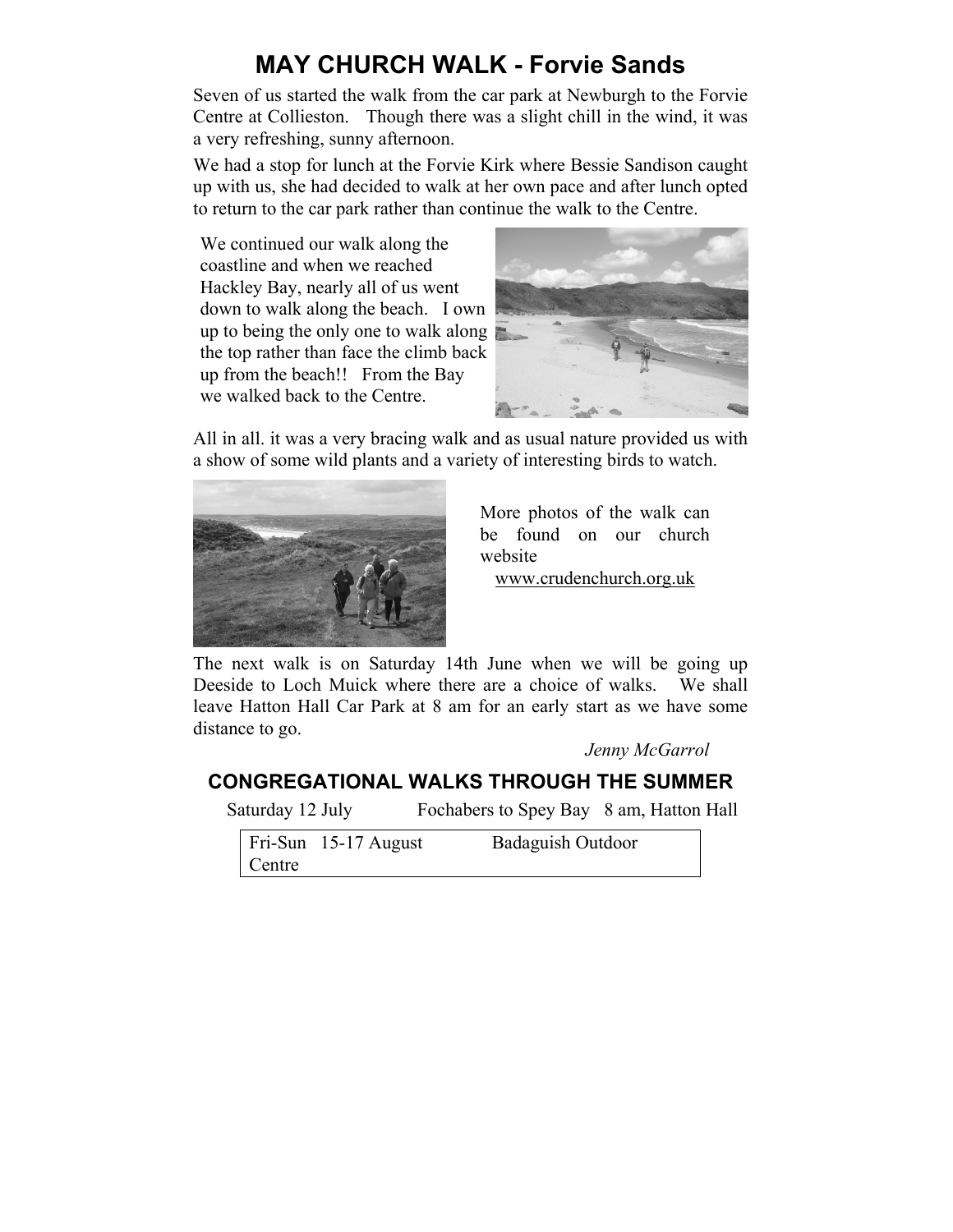Those wanting to go should give their names to Alison Neilson 841229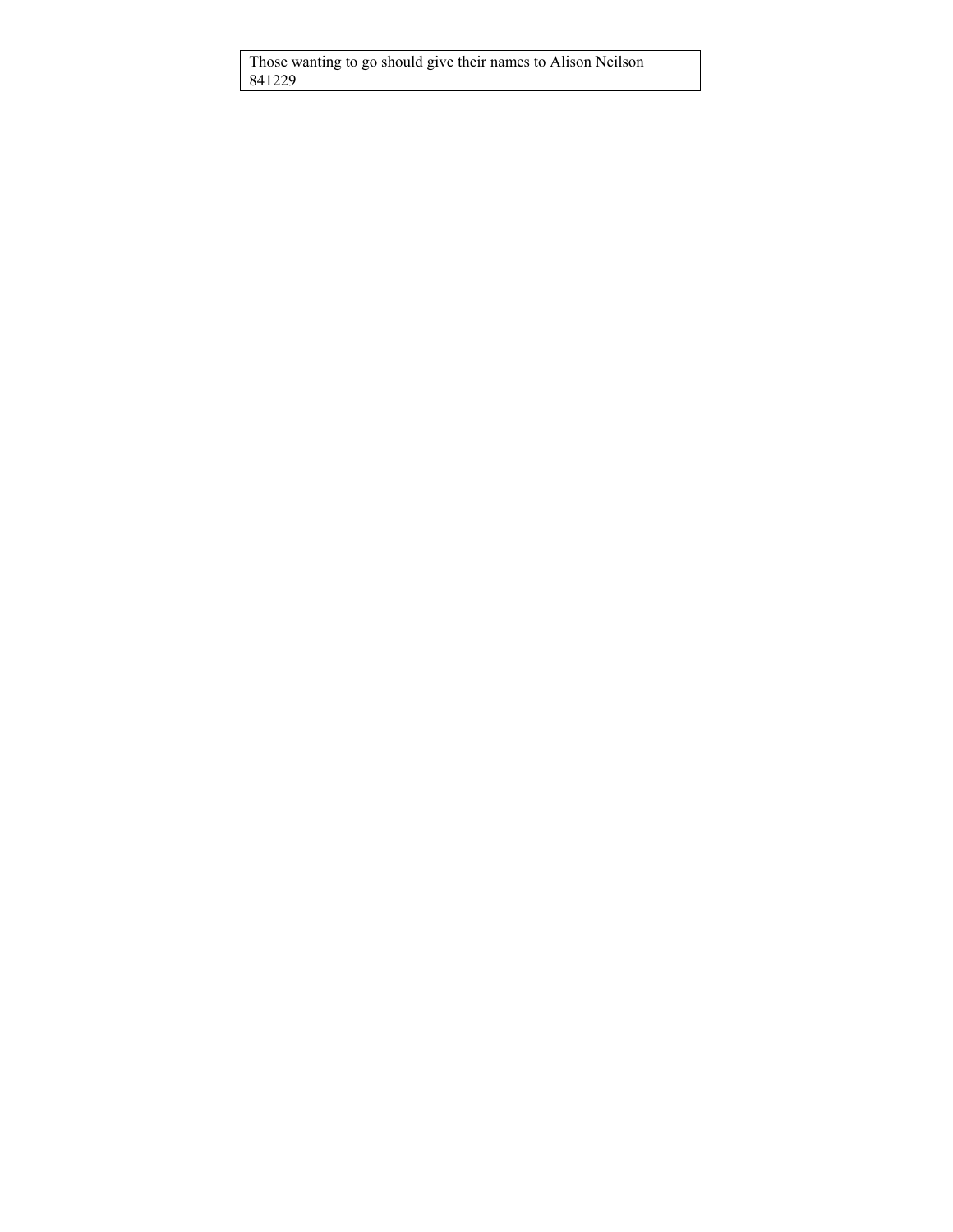

#### August

to **Mr Robert Knox, 32 Quarry Road, Hatton** who will be celebrating his 80th Birthday.

to **Mr & Mrs W Garden, Westover, West Gask, Cruden Bay** and **Mr & Mrs B Dunnett, 1 Park View, Hatton** who will be celebrating their Golden Weddings.

to **Mr & Mrs J Bratton, 169 Braehead Drive,Cruden Bay** who will be celebrating their Ruby Wedding.



## **GUILD SPONSORED WALK & SENIORS' OUTING**

The Guild would like to say a big thank you to all those who took part in the Sponsored Walk on 27 April in aid of the Senior Citizens' Outing and Guild Funds and also those who sponsored them. £1,005 has been raised so far.

This year the Outing is going to Brechin Castle Centre followed by high tea at the Burnett Arms, Banchory on **Thursday 5 June**. A bus will pick up in Cruden Bay at 12.30 pm and Hatton at 1 pm. If you would like to come **and have not already done so** please can you notify any Guild Committee Member –

| Muriel Cantlay (841219) | Shonah Taylor (841519)                             |
|-------------------------|----------------------------------------------------|
| Irene Will $(841532)$   | Kathleen Craig (841221)                            |
| Wilma Moir $(841516)$   | Vena Hockell (813219)                              |
|                         | Rosemary Pittendrigh (work - 812285 home - 812220) |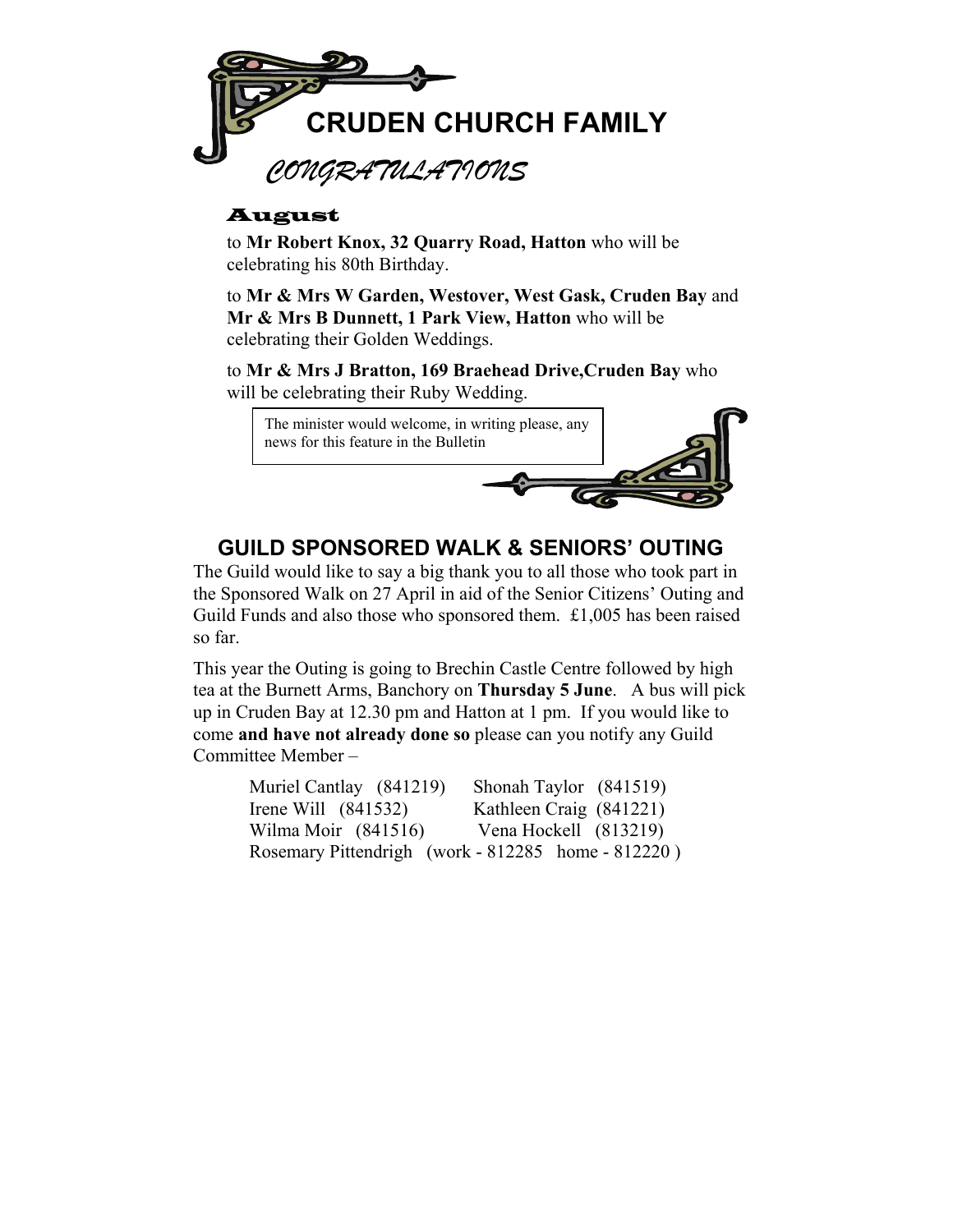# **NOW IS YOUR CHANCE GLEAR TO LET YOUR TALENTS SHINE**

The Social Committee is looking into the possibility of publishing a Cruden Church Christmas Card (or even Calendar) later this year. They need help to determine what should be the chosen design. So the Committee has decided to throw it open to competition. We would like people to submit photos, drawings or painting – anything which would do for the purpose of Cruden folks sending their Christmas greetings.

Please submit your entries **before 31 July** to the Social Committee Convener, Beatrice Fawkes. We would welcome entries from all age groups and any chosen design will take on board the age and ability of the person submitting it.

## **TREASURE HUNT BARBECUE OPEN AIR SERVICE**

The Social Committee are intending to provide an exciting day on **27 July.** 

On that Sunday afternoon we are hoping to organize a car Treasure Hunt which would finish at the Old Church where there would be a barbecue. It is hoped that people not on the Treasure Hunt will still come along for the barbecue which will then be followed by an open air service in the car park

Please look out for further details including timings. If you are interested in the Treasure Hunt, contact Beatrice Fawkes (841814Please look out for further details including timings. If you are interested in the Treasure Hunt, contact Beatrice Fawkes (841814).

# **AND FINALLY**

The Social Committee intend to resume the monthly Coffee and Chat mornings on Wednesday **3 September.** Remember to keep the first Wednesday mornings of the winter months free.

FROM STUI NOT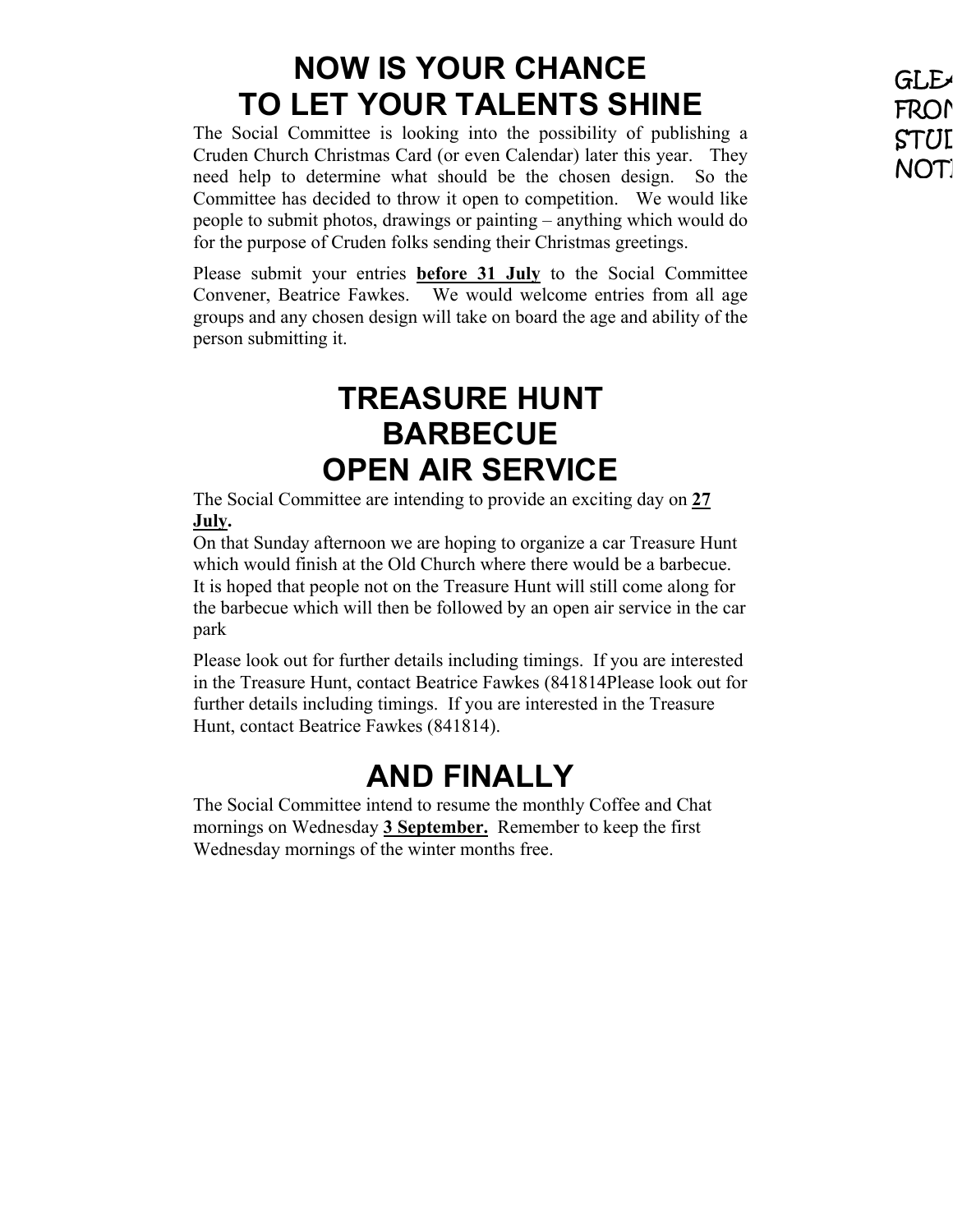

When we empty ourselves by reaching out to others, there is a place for God in the vacuum that results

Forgetting self establishes the condition for moving further in our search for perfect happiness but the force that will actually move us is our love for those beyond ourselves

> The principle place of God in creation is deep within each one of us so in order to find God we need to go inside the depths of our souls.

Love is exercised not by words but by deeds and true love for the God we do not see must begin through love of those we do

> It is easy to judge people when we know little of them, where they are at and where they have come from.

**SIM/2 SI** 

## OUR SUNDAY MORNING WORSHIP

This summer at our morning services we will read through Paul's letter to the Ephesians and we shall discover what the bible has to teach us about our faith and how to live it in today's world.

| June 1    | Ephesians $1:1 - 8$           | Aι |
|-----------|-------------------------------|----|
|           | June 8 Ephesians $1:8 - 14$   | Aι |
|           | June 15 Ephesians 1 : 15 - 23 | Aι |
| June 22   | Ephesians $2:1-10$            | Aι |
|           | June 29 Ephesians $2:11-22$   | Aι |
|           |                               |    |
| July 6    | Ephesians $3:1 - 6$           | Se |
| July $13$ | Ephesians $3:7 - 13$          | Se |
| July 20   | Ephesians $3:14 - 21$         |    |
| July 27   | Ephesians $4:1 - 16$          |    |

agust 3 Ephesians  $3:12 - 21$ agust 10 Ephesians  $4:1 - 7$ agust 17 Ephesians  $4:8 - 13$ agust 24 Ephesians  $4:14-23$ agust 31 Ephesians  $6:1 - 9$ 

sptember 7 Ephesians  $6:10-20$ ptember 14 Ephesians  $6:21 - 24$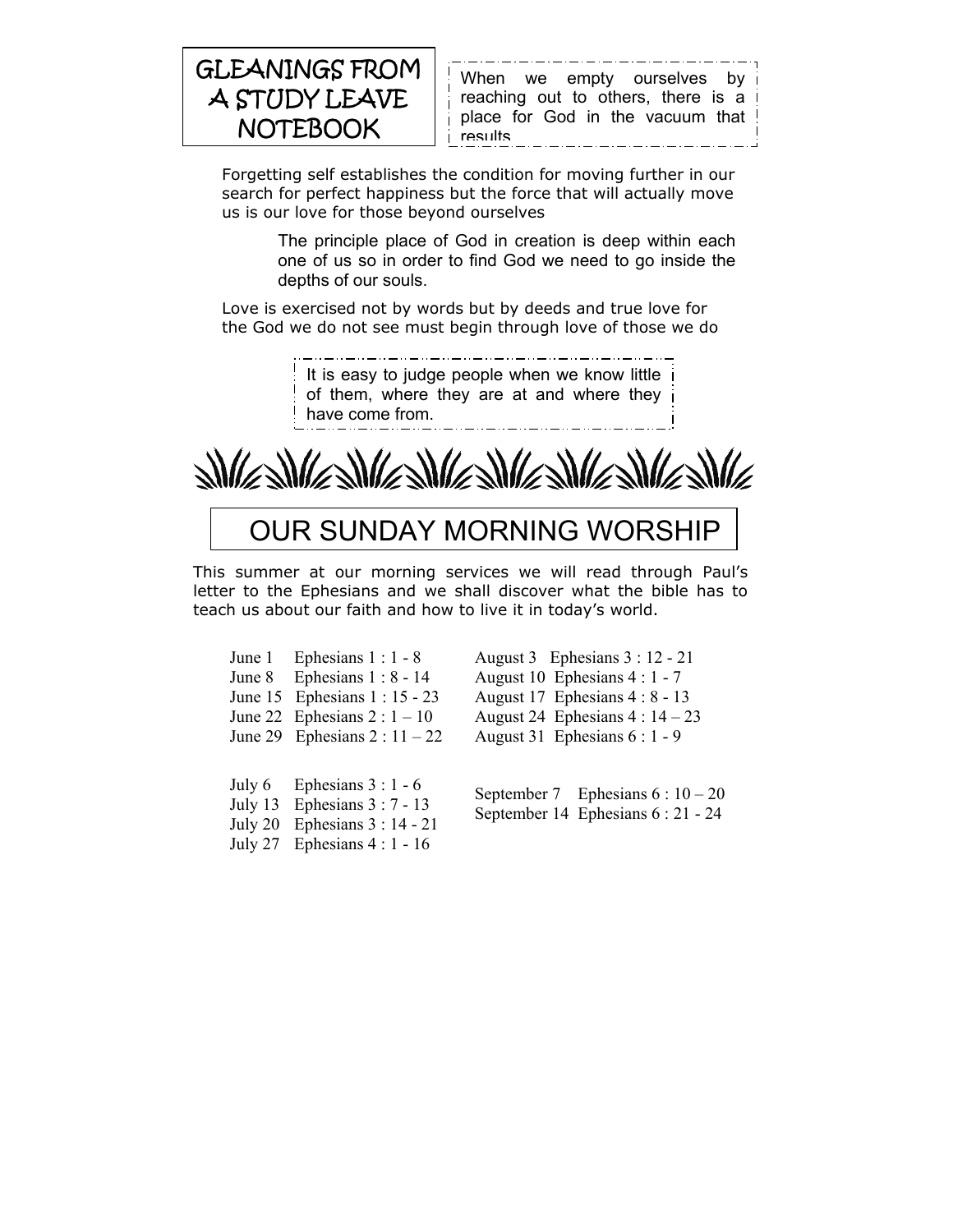

# *£3,052.75*

This year the support given to Christian Aid has been outstanding. On Friday evening when we counted the money collected from the 'House to House' during the week our total was **£1,000.00 more than the same time last year.** Your support and efforts have been exceptional this year, thank you all very much.

At the time of preparing this for the Bulletin, we have been able to bank £3,052.75 which is tremendous. Thank you all who have supported,

- by way of giving of their time to help with the 'House to House' collection;
- those who supported the buttery morning which raised £258.05; being there, helping with the serving, giving and buying raffle prizes;
- collecting coins for jars/boxes/bags etc, etc

It all mounts up and is really appreciated.

Thanks are also due to the people who came along on Friday evening to help with the count. It may be that we might be able to recruit a new member to the 'tea rota'. Rodger ably assisted by Bessie prepared our welcome cup at the end of the evening, thank you both for that.

By the end of June, I will be able to give you a better idea of the final total raised in Cruden Parish, meantime, again I thank you for your support and generosity.

*Mary Esson* 



Those placing flowers in the church on a Sunday, should contact the Manse (841229) failing which Betty Forrester (841205) to arrange access if they wish to place their flowers prior to the Sunday morning.

**Minister** Rev Rodger Neilson